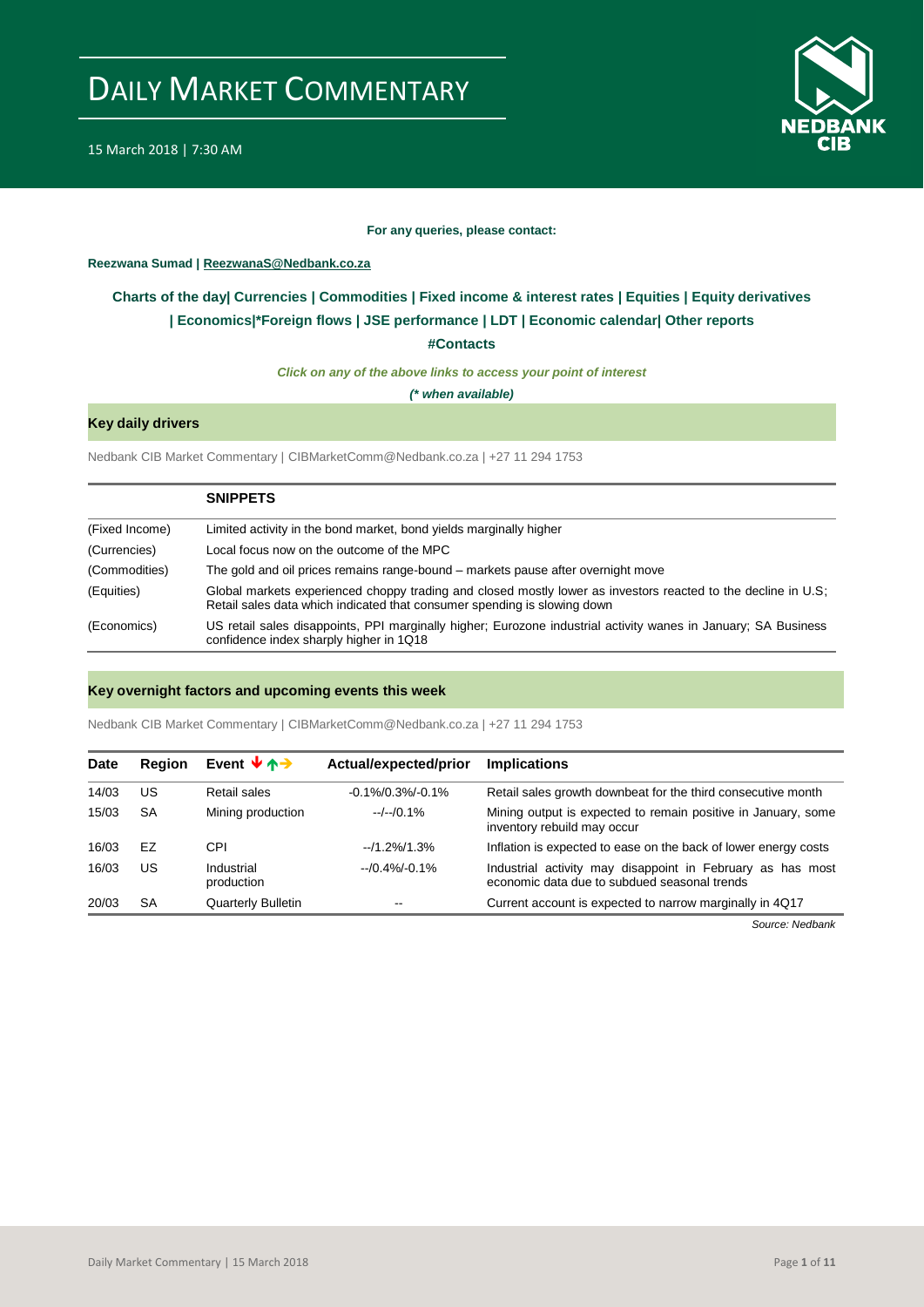

# <span id="page-1-0"></span>**Fixed income and interest rates [back to top](#page-0-0) back to top**

Bond flow sales |+2711 535 4021 | Corporate Money Markets | +2711 535 4007 | Business Bank Money Markets | +2711 535 4006

|                                 |               | Δ              | Δ                | Δ          | Δ        | <b>MTD</b> trend |
|---------------------------------|---------------|----------------|------------------|------------|----------|------------------|
| <b>Bonds</b>                    | Last price    | 1 <sub>d</sub> | <b>MTD</b>       | <b>YTD</b> | 12Month  |                  |
|                                 | %             | bps            | bps              | bps        | bps      |                  |
| R204-0.8 yrs                    | 6.47          | $-0.40$        | $-9.40$          | $-59.30$   | $-96.40$ | ⊕                |
| R208-3 yrs                      | 6.99          | 0.05           | $-5.65$          | $-57.45$   | $-83.35$ | ⊕                |
| R186-8.8 yrs                    | 8.07          | $-0.15$        | $-5.05$          | $-51.55$   | $-57.45$ | ⊕                |
| R2048-30 yrs                    | 9.10          | $-0.15$        | 3.95             | $-61.15$   | $-32.05$ | ⇑                |
| <b>US 10 yr</b>                 | 2.81          | $-1.27$        | $-5.72$          | 39.89      | 31.13    | ⊕                |
| <b>UK 10 yr</b>                 | 1.44          | $-5.00$        | $-6.40$          | 24.70      | 21.30    | ⊕                |
| German 10 yr                    | 0.59          | $-2.60$        | $-6.30$          | 16.60      | 14.80    | ⊕                |
| Japan 10 yr                     | 0.05          | 0.10           | $-0.20$          | 0.30       | $-4.60$  | ⊕                |
|                                 |               | Δ              | Δ                | Δ          | Δ        | <b>MTD</b> trend |
| <b>Money Market</b>             | Last price    | 1 <sub>d</sub> | <b>MTD</b>       | <b>YTD</b> | 12Month  |                  |
|                                 | $\frac{0}{0}$ | bps            | bps              | bps        | bps      |                  |
| SA repo rate                    | 6.75          | 0.00           | 0.00             | 0.00       | $-25.00$ |                  |
| SA prime rate                   | 10.25         | 0.00           | 0.00             | 0.00       | $-25.00$ |                  |
| SA CPI (MTD = previous month)   | 4.40          |                | $-30.00$         |            |          | ⊕                |
| SA 3m JIBAR                     | 7.13          | 0.00           | 0.00             | $-3.30$    | $-21.70$ |                  |
| SA 3m NCD                       | 7.13          | $-2.50$        | $-1.25$          | $-2.50$    | $-25.00$ | ⊕                |
| SA 6m NCD                       | 7.58          | 2.50           | 0.00             | $-2.50$    | $-35.00$ | ⇛                |
| SA 12m NCD                      | 7.90          | 2.50           | $-2.50$          | 0.00       | $-45.00$ | ⊕                |
| US 3m LIBOR                     | 2.12          | 1.76           | 10.73            | 43.02      | 99.33    | ⇑                |
| UK 3m LIBOR                     | 0.60          | 0.14           | 2.19             | 8.24       | 25.98    | ⇑                |
| Japan 3m LIBOR                  | $-0.06$       | $-0.67$        | $-0.12$          | $-3.72$    | $-5.92$  | ⇩                |
| Source: Bloomberg & Nedbank CIB | Time          |                | 2018/03/15 07:14 |            |          |                  |

|                                  |            | Δ              | Δ                | Δ          | Δ        | <b>MTD</b> trend |
|----------------------------------|------------|----------------|------------------|------------|----------|------------------|
| <b>FRAs and Swaps</b>            | Last price | 1 <sub>d</sub> | <b>MTD</b>       | <b>YTD</b> | 12Month  |                  |
|                                  | %          | bps            | bps              | bps        | bps      |                  |
| 3X6 FRA                          | 6.86       | 1.00           | $-7.00$          | $-3.00$    | $-45.00$ | ⇩                |
| 6X9 FRA                          | 6.86       | 0.00           | 4.00             | 3.00       | 4.00     | ⇑                |
| 9X12 FRA                         | 6.70       | 0.00           | $-10.00$         | $-9.00$    | $-55.00$ | ⊕                |
| 18X21 FRA                        | 6.81       | $-0.50$        | $-9.50$          | $-17.50$   | $-50.50$ | ⊕                |
| SA 2yr Swap                      | 6.83       | $-0.07$        | $-7.89$          | $-10.47$   | $-46.89$ | ⊕                |
| SA 3yr Swap                      | 6.92       | 0.20           | $-7.20$          | $-13.00$   | $-44.90$ | ⊕                |
| SA 5yr Swap                      | 7.16       | $-0.50$        | $-6.50$          | $-17.50$   | $-45.00$ | ⊕                |
| SA 10yr Swap                     | 7.67       | 0.00           | $-4.50$          | $-25.50$   | $-41.00$ | ⊕                |
| SA 15yr Swap                     | 7.93       | $-0.70$        | $-4.00$          | $-23.50$   | $-31.75$ | ⊕                |
|                                  |            | Δ              | Δ                | Δ          | Δ        | <b>MTD</b> trend |
| <b>Spreads</b>                   | Last price | 1 <sub>d</sub> | <b>MTD</b>       | <b>YTD</b> | 12Month  |                  |
|                                  | %          | bps            | bps              | bps        | bps      |                  |
| 2v10v                            | $-0.84$    | $-0.07$        | $-3.39$          | 15.03      | $-5.89$  | ⊕                |
| 3v10v                            | $-0.75$    | 0.20           | $-2.70$          | 12.50      | $-3.90$  | ⊕                |
| R186-R204                        | 1.60       | 0.25           | 4.35             | 7.75       | 38.95    | ⇑                |
| R2048-R186                       | 1.03       | $-0.00$        | 9.00             | $-9.60$    | 25.40    | ⇑                |
| 5y-R186                          | $-0.92$    | $-0.35$        | $-1.45$          | 34.05      | 12.45    | ⊕                |
| 10y-R186                         | $-0.40$    | 0.15           | 0.55             | 26.05      | 16.45    | 企                |
| 15y-R186                         | $-0.15$    | $-0.55$        | 1.05             | 28.05      | 25.70    | ⇑                |
| SA 5yr CDS spread - basis points | 140.75     | 0.00           | $-4.48$          | $-16.22$   | $-50.26$ | ⊕                |
| Source: Bloomberg & Nedbank CIB  | Time       |                | 2018/03/15 07:14 |            |          |                  |

#### **US 10 year yield**

#### **SA 10 year yield**



*Source: Bloomberg, Nedbank*

*Source: Bloomberg, Nedbank*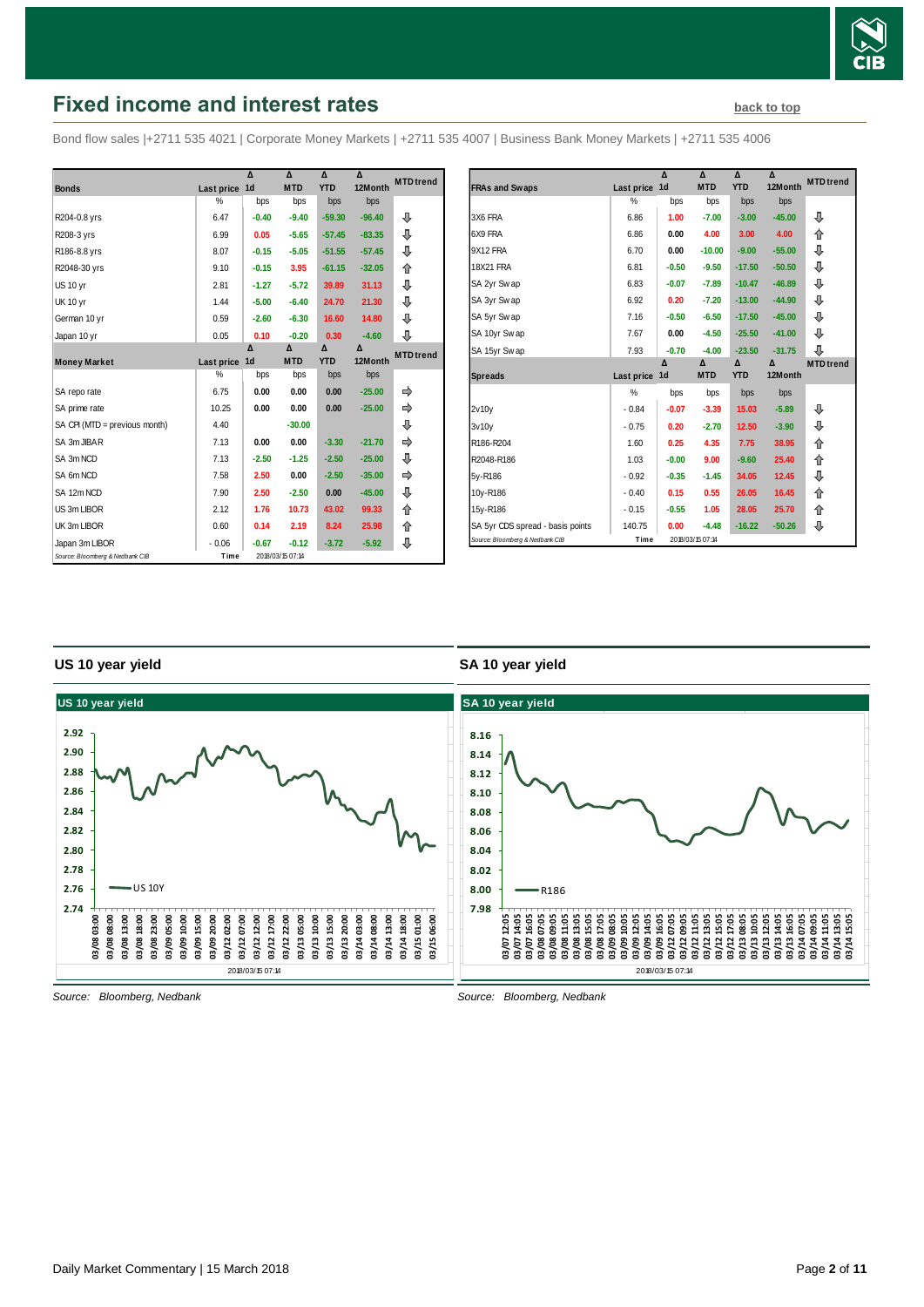

### <span id="page-2-0"></span>**Currencies [back to top](#page-0-0)**

Business Banking FX | +27 11 535 4003 | Corporate FX | +2711 535 4002 | Institutional FX | +2711 535 4005

- The market opened with the rand trading marginally below the 11.8000 level, once again a distinct lack of activity and little to provide any impetus, the local unit trading to a best level of 11.7375 on the day, closing the day trading at 11.7725. After an exceptionally quiet overnight session the rand is currently trading at 11.7800, EURZAR is trading at 14.5885 and GBPZAR at 16.4750.
- On the international front the markets continued to trade in a relatively limited range, focus on the ongoing shuffles within the Trump administration and comments from Draghi capping the move on the top side in the euro , EURUSD trading rapidly back from 1.2411 to touch a low of 1.2350, this morning in what has been an exceptionally quiet session in the far east, it trades at 1.2380.Gold has again retreated from the same time yesterday, this morning currently at 1327.00 some 3 dollars off from that time but slightly firmer then at the time of the local close.
- Data releases scheduled for today , locally we have mining production , including gold and platinum production , from Europe French CPI final and the SNB is meeting, from the U.S jobless claims, NY Empire manufacturing , import prices, export prices, Philly FED outlook , NAHB index and net capital flows.
- The local markets continue to focus on the SARB MPC and the Moody's announcement as well as the headline grabbing issue of land redistribution without compensation.
- Possible trading range in the rand today 11.7000 to 11.9500

| <b>Majors</b>                   | Last price | $\%$ $\Delta$<br>$-1d$ | $\%$ $\Delta$<br><b>MTD</b> | $% \Delta$<br><b>YTD</b>    | $\%$ $\Delta$<br>12Month | <b>MTD</b> trend | <b>USD</b> trend    |
|---------------------------------|------------|------------------------|-----------------------------|-----------------------------|--------------------------|------------------|---------------------|
| <b>GBPUSD</b>                   | 1.40       | 0.14                   | 1.61                        | 3.46                        | 13.75                    | ♠                | USD weakness        |
| <b>FURUSD</b>                   | 1.24       | 0.10                   | 1.53                        | 3.12                        | 15.33                    | ♠                | USD weakness        |
| <b>USDJPY</b>                   | 105.95     | $-0.35$                | $-0.69$                     | 6.36                        | $-7.01$                  | ⊕                | USD weakness        |
| <b>USDAUD</b>                   | 1.27       | 0.08                   | $-1.40$                     | $-0.83$                     | $-2.06$                  | ⊕                | USD weakness        |
| <b>Rand crosses</b>             | Last price | $\%$ $\Delta$<br>$-1d$ | $\%$ $\Delta$<br><b>MTD</b> | $\%$ $\Delta$<br><b>YTD</b> | $\%$ $\Delta$<br>12Month | <b>MTD</b> trend | <b>ZAR</b> trend    |
| <b>USDZAR</b>                   | 11.78      | 0.07                   | $-0.10$                     | $-5.09$                     | $-8.53$                  | ⊕                | ZAR strength        |
| <b>GBPZAR</b>                   | 16.47      | 0.20                   | 1.45                        | $-1.51$                     | 4.54                     | ♠                | <b>ZAR</b> weakness |
| <b>EURZAR</b>                   | 14.59      | 0.19                   | 1.41                        | $-1.82$                     | 5.86                     | ♠                | <b>ZAR</b> weakness |
| <b>AUDZAR</b>                   | 9.28       | $-0.01$                | 1.32                        | $-4.18$                     | $-7.06$                  | 合                | ZAR weakness        |
| ZARJPY                          | 8.99       | $-0.42$                | $-0.57$                     | $-0.42$                     | 1.37                     | ⊕                | ZAR weakness        |
| <b>African FX</b>               | Last price | $\%$ $\Delta$<br>$-1d$ | $\%$ $\Delta$<br><b>MTD</b> | $\%$ $\Delta$<br><b>YTD</b> | $\% \Delta$<br>12Month   | <b>MTD</b> trend | <b>ZAR</b> trend    |
| ZARMWK (Malaw ian kw acha)      | 61.63      | 0.02                   | 0.24                        | 4.75                        | 8.05                     | ♠                | ZAR strength        |
| ZARBWP (Botswana pula)          | 0.81       | $-0.15$                | 0.15                        | 1.89                        | 0.58                     | ♠                | ZAR strength        |
| ZARKES (Kenyan shilling)        | 8.60       | $-0.07$                | $-0.20$                     | 3.01                        | 6.37                     | ⊕                | <b>ZAR</b> weakness |
| ZARMUR (Mauritian rupee)        | 2.80       | $-1.02$                | $-0.06$                     | 2.48                        | 1.09                     | ⇩                | ZAR weakness        |
| ZARNGN (Nigerian naira)         | 30.55      | $-0.06$                | 0.24                        | 4.79                        | 19.49                    | ♠                | ZAR strength        |
| ZARGHS (Ghanian cedi)           | 0.38       | 0.03                   | $-0.75$                     | 2.74                        | 5.57                     | ⊕                | ZAR weakness        |
| ZARZMW (Zambian kw acha)        | 0.82       | 0.34                   | $-0.77$                     | 2.21                        | 9.84                     | ⇩                | ZAR weakness        |
| ZARMZN (Mozambican metical)     | 5.29       | $-0.83$                | 0.90                        | 10.37                       | $-1.35$                  | ♠                | ZAR strength        |
| Source: Bloomberg & Nedbank CIB | Time       |                        | 2018/03/15 07:14            |                             |                          |                  |                     |

*\*Please note that the sign on the % change reflects the change on the headline number. The narrative indicates the trend direction over the month. For trade in any of these currencies, contact our FX dealing desks*



#### **USDZAR**

*Source: Bloomberg, Nedbank*

#### **EUR/USD**



*Source: Bloomberg, Nedbank*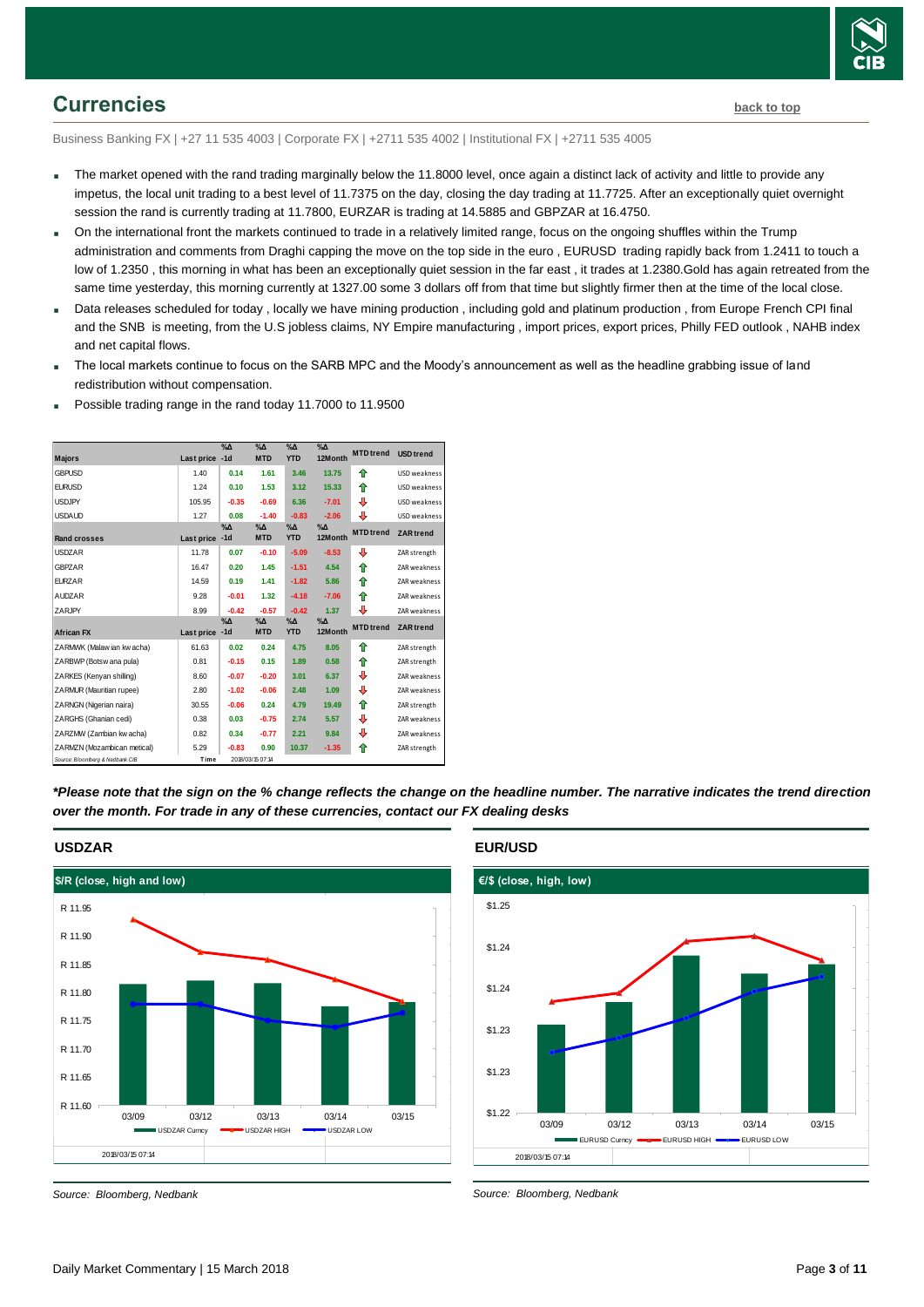

# <span id="page-3-0"></span>**Commodities [back to top](#page-0-0)**

Nedbank CIB Market Commentary | CIBMarketComm@Nedbank.co.za | +27 11 294 1753| +27 11 535 4038

- WTI traded at \$61 a barrel as signs of stronger U.S. fuel demand balanced OPEC's higher shale supply forecast.
- Gold rises as some risk-off sentiment appears in markets amid growth concerns after lacklustre U.S. retail sales, and U.S. inflation data. Bullion for immediate delivery +0.13% to \$1,326.72/oz, Silver +0.1% to \$16.5674/oz, Platinum +0.3% to \$964.56/oz, Palladium +0.4% to \$993.68/oz.
- Copper rises for third day as production in Peru declines and Newcrest declares force majeure at Cadia mine in Australia. Copper +0.3% to \$7,006/ton, lead -0.4%, halting two-day gains after LME inventory data showing surge in orders to withdraw metal.

|  | Source: Bloomberg |
|--|-------------------|
|--|-------------------|

| <b>Commodities</b>              | Last price -1d | $\%$ $\Delta$ | $\%$ $\Delta$<br><b>MTD</b> | $\%$ $\Delta$<br><b>YTD</b> | $\%$ $\Delta$<br>12Month | <b>MTD</b> trend |
|---------------------------------|----------------|---------------|-----------------------------|-----------------------------|--------------------------|------------------|
| Brent near future (\$)          | 64.92          | 0.05          | $-1.31$                     | $-2.92$                     | 25.30                    | ⊕                |
| WTI crude (\$)                  | 61.07          | 0.18          | $-0.92$                     | 1.08                        | 24.99                    | ⊕                |
| Gold spot (\$)                  | 1 327.10       | 0.17          | 0.67                        | 1.87                        | 8.79                     | ⇑                |
| Platinum spot (\$)              | 964.19         | 0.25          | $-1.97$                     | 3.87                        | 1.07                     | ⊕                |
| SA w hite maize spot (R)        | 1 965.00       | 0.51          | 8.99                        | 3.42                        | $-8.90$                  | ⇑                |
| Source: Bloomberg & Nedbank CIB | Time           |               | 2018/03/15 07:14            |                             |                          |                  |

### **SA white maize**



*Source: Bloomberg, Nedbank*



#### *Source: Bloomberg, Nedbank*

**Platinum vs Gold**

**Brent Crude vs West Texas Intermediate**



*Source: Bloomberg, Nedbank*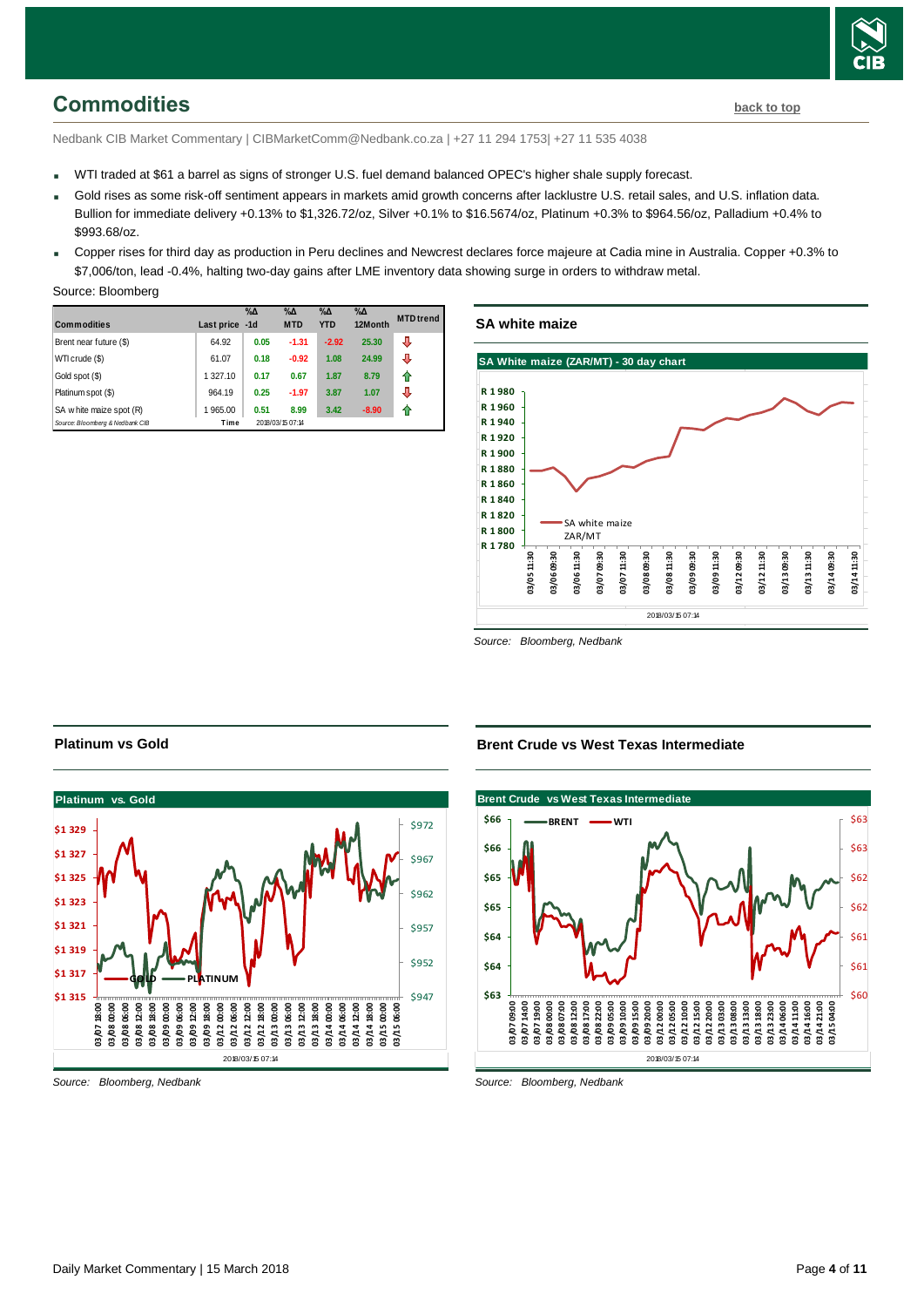

<span id="page-4-0"></span>Cash equities | +2711 535 4030/31

#### **South Africa**

- The JSE ended lower for a second consecutive session with both Top40 and All Share losing over 1.1%.
- Gains were limited to the property sector and diversified miners while banks dropped and Telecoms remained under pressure. Capitec Bank bucked the trend gaining over 4%.
- EOH dropped 20%, the technology company released a trading statement guiding to lower first half earnings.
- Companies reporting earnings today include Remgro Ltd., Metair Investments Ltd. and Old Mutual and focus will be of futures close-out.
- Value traded was R23.5bn and the rand was at R11.80 to the dollar.

#### **UK/Europe**

- European markets ended mixed. The FTSE and CAC were largely unchanged closing at 7,132.69 and 5,233.36 respectively while the DAX gained just over a tenth of a percent at 12,237.74.
- Diversified miners gained on the back of positive industrial production data out of China combined with broker upgrades in the U.K.
- Prudential jumped over 5% after saying it plans to spin off its M&G Prudential unit.
- Comments by Mario Draghi at a conference in Frankfurt, mentioned that the ECB needs more evidence that inflation is moving in the right direction before ending the asset purchasing programme.

#### **USA**

- U.S. markets ended lower for the third consecutive session as disappointing retail sales data indicated that consumer spending may be slowing down. While the market also responded to the appointment of President Trumps new economic advisor, who supports a stronger dollar and will be taking a firm stance on China.
- The DOW led losses losing a percent, followed by the S&P and Nasdaq which dropped 6 tenth of a percent and 2 tenths of a percent respectively at 2,749.49 & 7,496.81.
- Retail shares were under pressure after the Commerce Department released data showing the unexpectedly decreased in retails sales for February.
- Online travel companies outperformed, Trip Advisor and Expedia both gained over 3%.

#### **Asia**

- Asian markets are mixed this morning with investors reacting to the appointment of Larry Kudlow, the Presidents new economic advisor as well as the U.S. retail sales data.
- At the time of writing the Nikkei was down half a percent on the back of a stronger currency. The Hang Seng was flat. Industrial shares gained while utilities were under pressure. Tencent gained just under a percent.
- The Shanghai Composite was flat while the ASX lost a tenth of a percent. China's GEM Co., which supplies battery chemicals, entered into a contract with Glencore Plc. to purchase a third of its cobalt output in an attempt to secure materials for batteries which will be used in electric vehicles. GEM Co., jumped over 9%.

| <b>Developed Markets</b>        | Last price -1d | $\%$ $\Delta$ | $\%$ $\Delta$<br><b>MTD</b>       | $\%$ $\Delta$<br><b>YTD</b> | $\%$ $\Delta$<br>12Month   | 2017<br>Performance      | <b>MTD</b> trend |
|---------------------------------|----------------|---------------|-----------------------------------|-----------------------------|----------------------------|--------------------------|------------------|
| Dow Jones                       | 24 758.12      | $-1.00$       | $-1.08$                           | 0.16                        | 18.18                      | %<br>24.33               | ⇩                |
|                                 |                |               |                                   |                             |                            |                          |                  |
| Nasdag                          | 7496.81        | $-0.19$       | 3.08                              | 8.60                        | 27.06                      | 27.16                    | ♠                |
| S&P 500                         | 2749.48        | $-0.57$       | 1.31                              | 2.84                        | 15.27                      | 18.42                    | ↟                |
| DJ Eurostoxx 50                 | 3 3 9 0.98     | $-0.19$       | $-1.40$                           | $-3.22$                     | $-0.54$                    | 5.70                     | ⇩                |
| <b>DAX</b>                      | 12 237.74      | 0.14          | $-1.59$                           | $-5.26$                     | 1.90                       | 11.51                    | ⇩                |
| CAC                             | 5 233.36       | $-0.18$       | $-1.64$                           | $-1.49$                     | 4.97                       | 8.43                     | ⇩                |
| <b>FTSE</b>                     | 7 132.69       | $-0.09$       | $-1.37$                           | $-7.22$                     | $-3.20$                    | 7.10                     | ⇩                |
| ASX200                          | 5924.10        | $-0.19$       | $-1.53$                           | $-2.33$                     | 2.60                       | 6.42                     | ⇩                |
| Nikkei 225                      | 21 795.34      | 0.08          | $-1.24$                           | $-4.26$                     | 11.33                      | 16.18                    | ⇩                |
| <b>MSCI World</b>               | 2 134.51       | $-0.47$       | 0.78                              | 1.48                        | 15.12                      | 19.65                    | ⇑                |
| <b>Emerging Markets</b>         | Last price -1d | %Δ            | $\sqrt{\mathsf{A}}$<br><b>MTD</b> | %Δ<br><b>YTD</b>            | $\sqrt{\theta}$<br>12Month | 2017<br>Performance<br>% | <b>MTD</b> trend |
| Hang Seng                       | 31 473.14      | 0.12          | 2.04                              | 5.19                        | 32.28                      | 35.19                    | ↟                |
| Shanghai                        | 3 2 9 0.08     | $-0.04$       | 0.94                              | $-0.52$                     | 1.49                       | 5.46                     | ⇑                |
| Brazil Bovespa                  | 86 050.96      | $-0.39$       | 0.82                              | 12.63                       | 29.92                      | 28.22                    | ♠                |
| India - NSE                     | 33 862.11      | 0.08          | $-0.94$                           | $-0.57$                     | 15.18                      | 27.91                    | ⇩                |
| Russia Micex                    | 2 2 7 5 . 2 4  | $-1.90$       | $-0.94$                           | 7.84                        | 14.19                      | $-7.69$                  | J                |
| <b>MSCI</b> Emerging            | 1218.70        | $-0.42$       | 1.97                              | 5.20                        | 29.17                      | 34.35                    | ⇑                |
|                                 |                | %Δ            | $\sqrt{\sqrt{6}}$                 | $\sqrt{6}$                  | $\Delta_0$                 | 2017<br>Performance      | <b>MTD</b> trend |
| <b>SA Indices</b>               | Last price -1d |               | <b>MTD</b>                        | <b>YTD</b>                  | 12Month                    | %                        |                  |
| JSE All Share                   | 58 423.17      | $-1.12$       | 0.17                              | $-1.82$                     | 13.00                      | 17.47                    | ⇑                |
| Top 40                          | 51 788.83      | $-1.11$       | 0.79                              | $-1.42$                     | 15.97                      | 19.66                    | ↟                |
| Resi 10                         | 34 986.39      | $-0.20$       | $-2.14$                           | $-3.60$                     | 13.84                      | 13.03                    | J                |
| Indi 25                         | 77 625.13      | $-1.38$       | 1.62                              | $-1.85$                     | 15.68                      | 23.03                    | ↟                |
| Fini 15                         | 18 358.98      | $-1.47$       | 0.04                              | 2.72                        | 19.06                      | 18.54                    | ⇑                |
| Source: Bloomberg & Nedbank CIB | Time           |               | 2018/03/15 07:14                  |                             |                            |                          |                  |

#### **Short-term performance of SA equity indices**



<span id="page-4-1"></span>*Source: Bloomberg, Nedbank*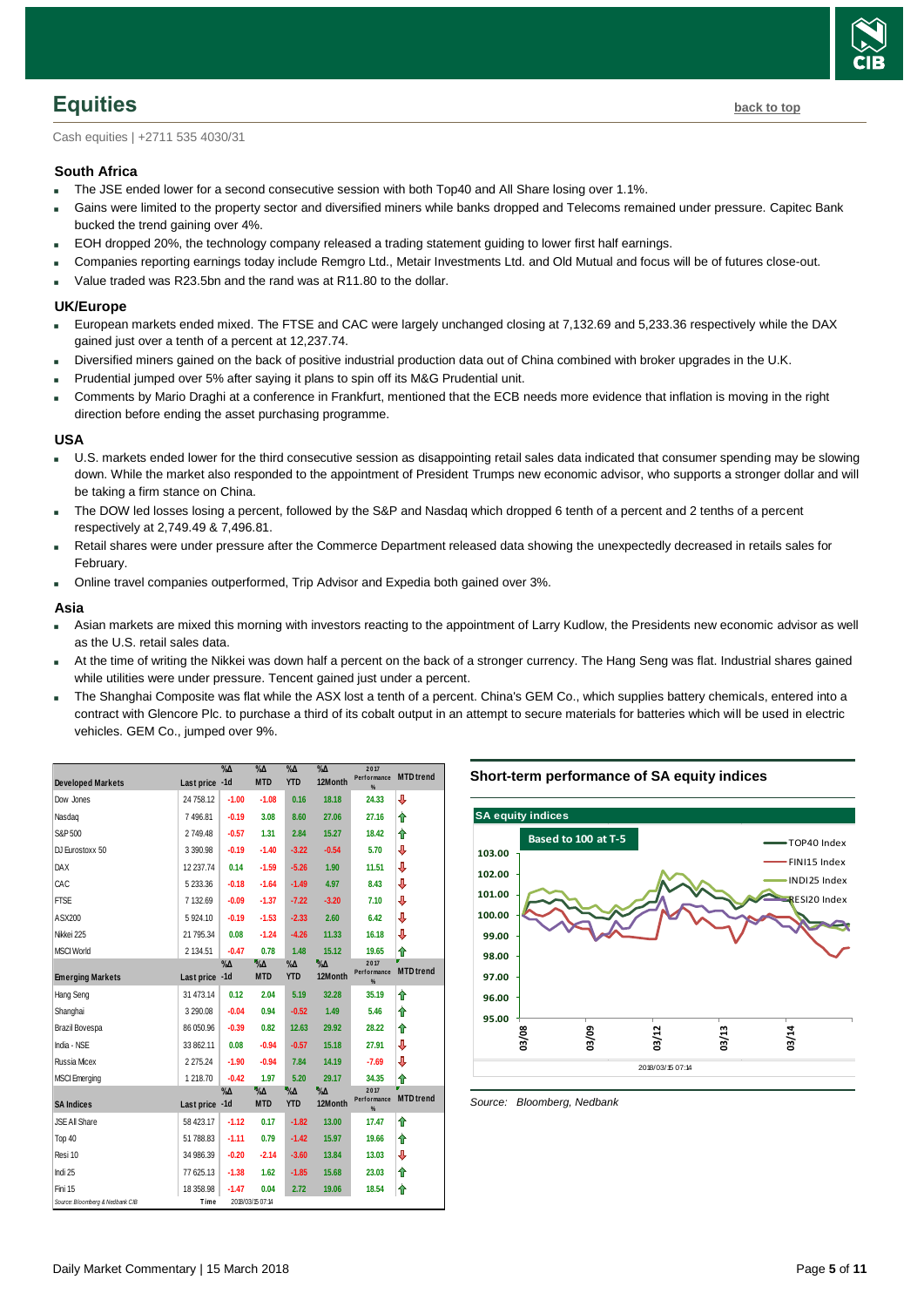# <span id="page-5-0"></span>**Last day to trade back to the contract of the contract of the contract of the contract of the contract of the contract of the contract of the contract of the contract of the contract of the contract of the contract of t**

Susan Correia [| Scorreia@Nedbankcapital.co.za](mailto:Scorreia@Nedbankcapital.co.za) | +27 11 295 8227

| Share code    | Share name                          | Dividend / interest rate  |
|---------------|-------------------------------------|---------------------------|
| 19 March 2018 |                                     |                           |
| ANG           | Anglogold Ashanti Ltd               | dividend @ 70cps          |
| <b>ART</b>    | Argent Industrial Ltd               | dividend @ 10cps          |
| <b>BCF</b>    | <b>Bowler Metcalf Ltd</b>           | dividend $@$ 20.48cps     |
| <b>BID</b>    | <b>BID Corporation Ltd</b>          | dividend @ 280cps         |
| <b>BTI</b>    | <b>British American Tobacco Plc</b> | dividend @ $804.6144$ cps |
| CPIP          | Capitec Bank Holdings Pref          | dividend $@$ 423.56cps    |
| <b>DST</b>    | Distell Group Ltd                   | dividend $@$ 165cps       |
| <b>GRT</b>    | <b>Growthpoint Properties Ltd</b>   | dividend $@$ 101.20cps    |
| <b>HLM</b>    | Hulamin Ltd                         | dividend @ 15cps          |
| IPL           | Imperial Ltd                        | dividend @ 323cps         |
| <b>IPLP</b>   | Imperial Holdings Pref              | dividend @ 425.383560cps  |
| <b>JSE</b>    | JSE Ltd                             | dividend @ 605cps         |
| <b>MRF</b>    | Merafe Resources Ltd                | dividend @ 9cps           |
| <b>NBKP</b>   | Nedbank Ltd Pref                    | dividend $@$ 43.17350cps  |
| <b>PGFP</b>   | <b>PSF Financial Services Pref</b>  | dividend $@$ 423.56cps    |
| <b>RLF</b>    | Rolfes Technology Holdings          | dividend @ 4cps           |
| SCD           | Schroder Eur REIT Plc               | dividend @ 27.16725cps    |
| <b>SNT</b>    | Santam Limited                      | dividend @ 616cps         |
| WIL           | Wilderness Holdings Ltd             | dividend $@$ 20.2719cps   |

*Source: JSE*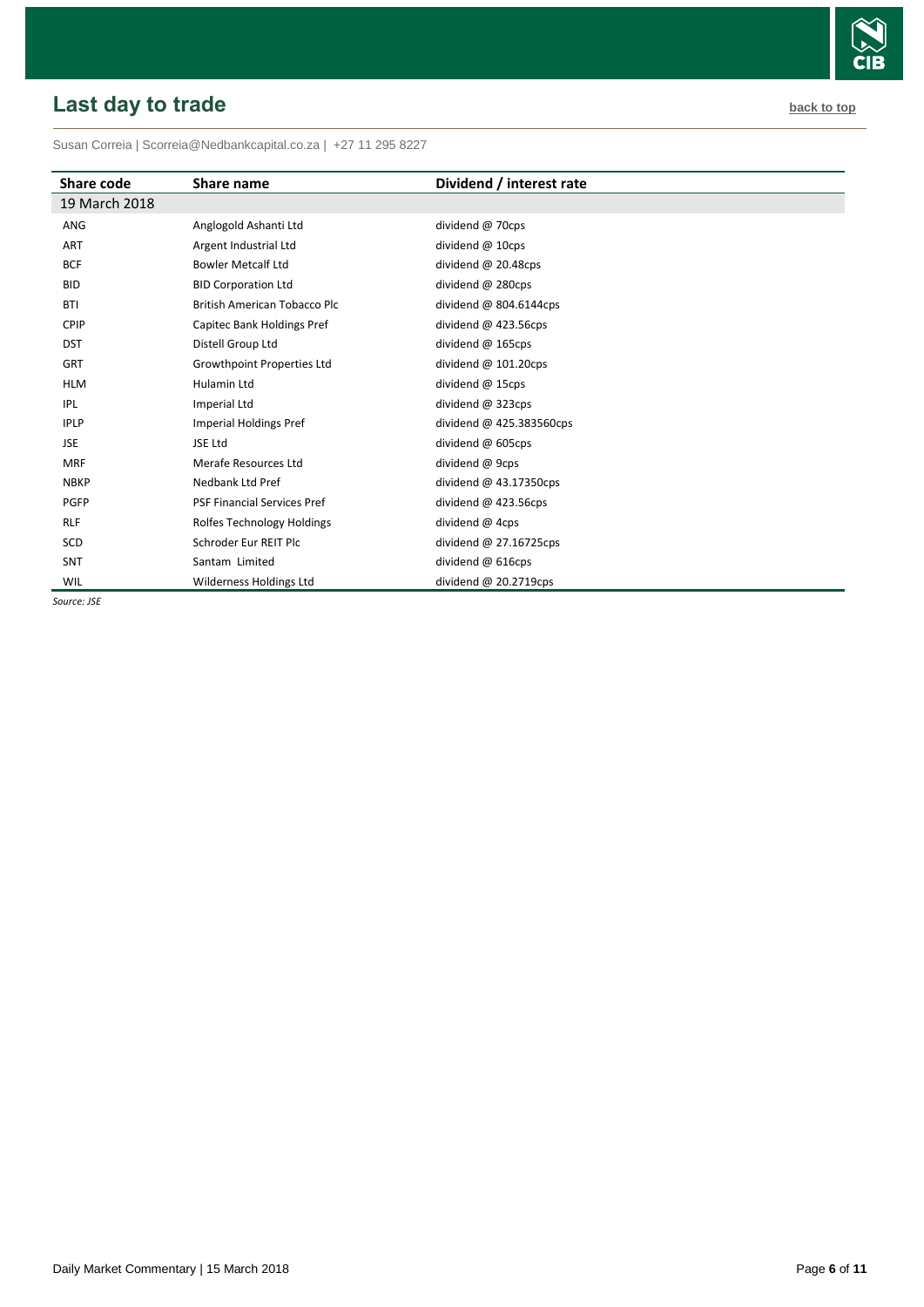# **JSE performance [back to top](#page-0-0) back to top**

|                                         |                | $\% \Delta$ | %Д               | $\% \Delta$ | $\sqrt[9]{6\Delta}$ | 2017             | <b>MTD</b> trend |
|-----------------------------------------|----------------|-------------|------------------|-------------|---------------------|------------------|------------------|
| <b>Top40 constituents</b>               | Last price -1d |             | <b>MTD</b>       | <b>YTD</b>  | 12Month             | Performance<br>% |                  |
| AGL: Anglo American Plc                 | 285.86         | 2.84        | $-2.27$          | 11.83       | 49.67               | 29.43            | ⇩                |
| ANG: Anglogold Ashanti Ltd              | 110.15         | $-0.09$     | 1.82             | $-14.36$    | $-15.76$            | -14.78           | ⇑                |
| APN: Aspen Pharmacare Holdings Lt       | 251.19         | 1.49        | $-7.00$          | $-9.48$     | $-10.69$            | -1.62            | ⇩                |
| <b>BGA: Barclays Africa Group Ltd</b>   | 199.15         | $-2.37$     | 0.33             | 9.43        | 32.28               | 7.05             | ⇑                |
| BID: Bid Corp Ltd                       | 263.22         | -1.49       | $-2.47$          | $-12.55$    | $-0.42$             | 20.93            | ⇩                |
| BIL: Bhp Billiton Plc                   | 237.30         | 0.25        | $-3.10$          | $-5.29$     | 15.23               | 11.95            | ⇩                |
| BTI: British American Tobacco Plc       | 695.38         | 0.98        | $-1.61$          | $-16.17$    | $-13.62$            | 6.38             | ⇩                |
| BVT: Bidvest Group Ltd                  | 221.32         | 1.11        | $-1.68$          | 1.48        | 40.51               | 21.18            | ⇩                |
| CFR : Financiere Richemont-Dep Rec      | 104.44         | $-1.43$     | $-0.31$          | $-6.54$     | 5.59                | 24.15            | ⇩                |
| CPI : Capitec Bank Holdings Ltd         | 942.15         | 4.57        | 13.18            | $-14.19$    | 23.20               | 58.44            | ⇑                |
| DSY: Discovery Ltd                      | 180.37         | $-1.92$     | 0.89             | $-3.03$     | 35.62               | 61.26            | ⇑                |
| FFA: Fortress Reit Ltd-A                | 16.17          | 1.06        | 1.57             | $-12.88$    | $-6.04$             | 9.89             | ⇑                |
| FFB: Fortress Reit Ltd-B                | 15.69          | 8.88        | $-1.94$          | $-62.82$    | -54.65              | 29.53            | ⇩                |
| FSR: Firstrand Ltd                      | 69.10          | $-1.65$     | $-6.50$          | 2.75        | 34.67               | 25.00            | ⇩                |
| GFI : Gold Fields Ltd                   | 44.57          | $-1.94$     | $-2.71$          | $-17.62$    | 10.00               | 23.12            | ⇩                |
| <b>GRT: Grow thpoint Properties Ltd</b> | 30.20          | $-0.92$     | 2.37             | 9.18        | 9.03                | 6.59             | ⇑                |
| INL: Investec Ltd                       | 101.69         | $-2.03$     | $-0.79$          | 13.34       | 6.14                | $-1.57$          | ⇩                |
| INP: Investec Plc                       | 102.68         | $-1.98$     | $-0.49$          | 14.39       | 7.45                | -1.52            | ⇩                |
| <b>ITU: Intu Properties Plc</b>         | 35.00          | $-0.17$     | 4.82             | $-16.57$    | $-20.81$            | $-9.51$          | ⇑                |
| LHC: Life Healthcare Group Holdin       | 28.84          | $-1.54$     | 6.19             | 3.93        | $-6.77$             | $-9.23$          | ⇑                |
| MEI: Mediclinic International Plc       | 98.49          | $-2.16$     | 1.40             | $-7.42$     | $-18.05$            | -18.17           | ⇑                |
| MND: Mondi Ltd                          | 321.00         | $-0.29$     | 4.21             | 0.54        | 5.91                | 14.66            | ⇑                |
| MNP: Mondi Plc                          | 320.67         | $-0.83$     | 3.34             | 0.42        | 5.80                | 14.14            | ⇑                |
| MRP: Mr Price Group Ltd                 | 275.55         | $-1.56$     | $-2.56$          | 12.53       | 61.04               | 53.52            | ⇩                |
| MTN: Mtn Group Ltd                      | 127.45         | $-2.33$     | $-0.82$          | $-6.70$     | 2.02                | 5.08             | ⇩                |
| NED: Nedbank Group Ltd                  | 294.00         | $-3.92$     | 2.24             | 14.80       | 13.67               | 6.16             | ⇑                |
| NPN: Naspers Ltd-N Shs                  | 3 538.00       | $-1.20$     | 8.16             | 2.52        | 62.56               | 69.72            | ⇑                |
| NRP: Nepi Rockcastle Plc                | 134.99         | 7.13        | 13.22            | $-36.79$    |                     |                  | ⇑                |
| OML: Old Mutual Plc                     | 40.92          | $-3.67$     | $-2.29$          | 7.68        | 15.33               | 9.35             | ⇩                |
| RDF: Redefine Properties Ltd            | 11.68          | 0.00        | 3.00             | 9.16        | 3.00                | $-6.96$          | ⇮                |
| REM: Remgro Ltd                         | 231.70         | $-1.89$     | -4.06            | $-1.82$     | 4.16                | 4.19             | ⊕                |
| <b>RES: Resilient Reit Ltd</b>          | 67.25          | 5.94        | 1.34             | $-55.51$    | $-45.15$            | 34.10            | ⇑                |
| RMH: Rmb Holdings Ltd                   | 82.25          | $-1.19$     | $-5.59$          | 3.89        | 27.16               | 18.13            | ₽                |
| RNI: Reinet Investments Sca             | 228.58         | 0.58        | $-0.62$          | $-16.58$    |                     |                  | ⇩                |
| SAP: Sappi Limited                      | 78.23          | $-0.05$     | 2.13             | $-12.59$    | $-10.59$            | 0.56             | ⇑                |
| SBK: Standard Bank Group Ltd            | 222.14         | $-2.27$     | 1.99             | 13.53       | 41.32               | 28.22            | ⇑                |
| SHP: Shoprite Holdings Ltd              | 257.41         | $-1.92$     | $-0.98$          | 16.38       | 25.46               | 27.89            | ⇩                |
| SLM: Sanlam Ltd                         | 92.38          | $-0.93$     | 1.24             | 6.18        | 32.29               | 36.30            | ⇑                |
| SNH: Steinhoff International H Nv       | 4.30           | 1.18        | $-25.86$         | $-7.53$     | $-93.50$            | $-93.48$         | ⇩                |
| SOL : Sasol Ltd                         | 402.01         | $-1.23$     | $-3.54$          | $-6.11$     | 11.30               | 5.32             | ⇩                |
| TBS: Tiger Brands Ltd                   | 349.89         | 0.12        | $-17.98$         | $-23.94$    | $-17.87$            | 16.65            | ⇩                |
| VOD: Vodacom Group Ltd                  | 160.78         | $-3.14$     | $-1.21$          | 10.37       | 5.55                | $-3.27$          | ⇩                |
| WHL: Woolw orths Holdings Ltd           | 60.75          | $-1.48$     | $-7.04$          | $-6.98$     | $-14.54$            | $-9.09$          | ⊕                |
| Source: Bloomberg & Nedbank CIB         | Time           |             | 2018/03/15 07:14 |             |                     |                  |                  |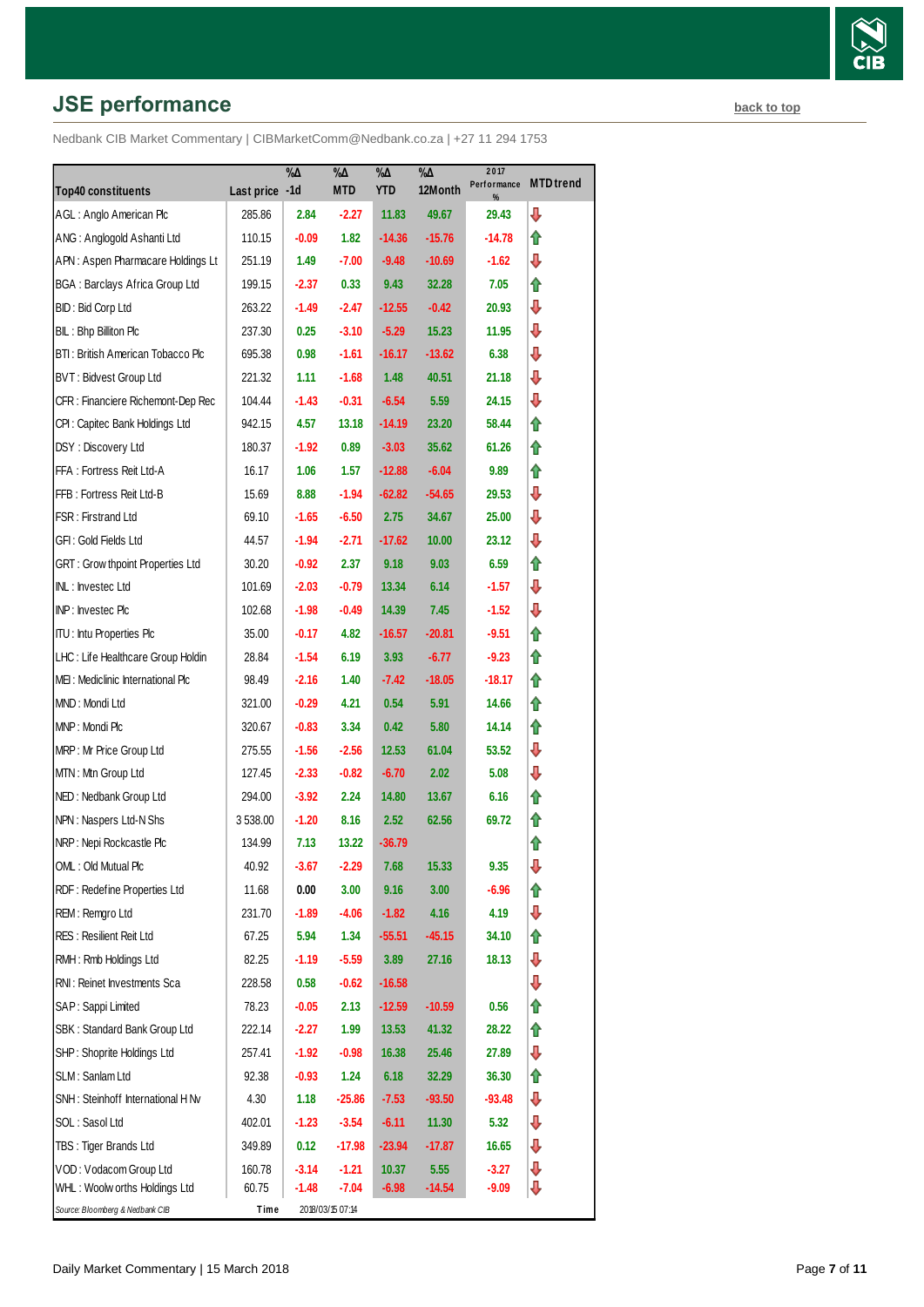

# <span id="page-7-0"></span>**Economics [back to top](#page-0-0)**

Nedbank CIB Market Commentary | CIBMarketComm@Nedbank.co.za | +27 11 294 1753

#### **US**

- US retail sales contracted by 0.1% m/m in February, unchanged from January and worse than consensus of +0.3%. Monthly declines in sales were seen almost across the board, apart from building materials, clothing, non-store retailing and miscellaneous goods. This is the third consecutive monthly decline in sales, after a steep rise in September. However, as expected, there is a broad-based slowdown in economic activity in the US in 1Q18, which usually happens every year – consumer spending has also eased in recent months. The trend is likely to recover from Q2 onwards.
- PPI rose marginally, to 2.8% y/y in February, from 2.7% previously, in line with consensus. Lower energy and foods costs were more than offset by an increase in transport, warehousing and services prices in February.

**Synopsis: In this type of environment, and assuming the very robust pace of growth persists over the medium term, the Fed is expected to hike interest rates 3 times this year, with some policymakers indicating that the pace of hikes may be revised if greater inflationary pressures are seen. For now, because the core PCE rate is still below the Fed's 2% target, we anticipate a moderate pace of tightening over the medium term.**

#### **Europe**

- Eurozone industrial production growth eased to 2.7% y/y in January, from 5.3% previously, worse than consensus of 4.4%. The main decline came from energy production, which contracted by 10.4% y/y in January. Production of capital goods rose, while all other categories saw slower output growth.
- Industrial activity in Germany slowed, and sharply so in Spain and France, while production was lower in the Netherlands and Greece.
- Over the month, output contracted by 1% m/m, from 0.4% growth in December, worse than consensus of 0.5% this was the worst level since 2016.

**Synopsis: The ECB recently sounded more upbeat about Eurozone growth recently, however this hasn't translated into a sustainable rise in inflation, thereby keeping the ECB cautious. The ECB continues to reiterate that even though the asset purchase programme will be halved this year, and possibly come to an end by year-end, its holdings and reinvestments will be supportive of financial conditions and the economy over the medium term.**

#### **SA**

- The SA BER business confidence index (BCI) rose to 45 index points in 1Q18, from 34 points in the previous quarter. While the index remains net negative (anything below 50 is deemed as net negative), it has risen to the highest level since 2015 – the BER states that the sharp increase is quite rare (this only happened in 15 quarters out of the past 190), but if sustained could see significant improvement in economic fundamentals, with growth and fixed investment likely to surpass that of 2017.
- Within the BCI in Q1, sentiment improved across the board motor vehicle dealer's sentiment is now net positive, while manufacturing, retail and building confidence improved modestly.

**Synopsis**: **However we must temper our expectations given the recent rhetoric over land expropriation and its impact already seen in the more frequent SACCI business confidence indicator. We must also treat this exuberance in confidence levels with caution – actual output data in Q1, although still early, reflect some deterioration in manufacturing output, and deterioration in trade conditions. While sentiment has improved markedly on the back of positive political developments, this hasn't translated into real economic gains just yet. We need to see the underlying high-frequency data-prints also recover in February and March to make a positive impact on GDP growth.**

#### **Fixed investment may rise if confidence levels remain This may support growth over the medium term upbeat**



#### *Source: Bloomberg, Nedbank*



*Source: Bloomberg, Nedbank*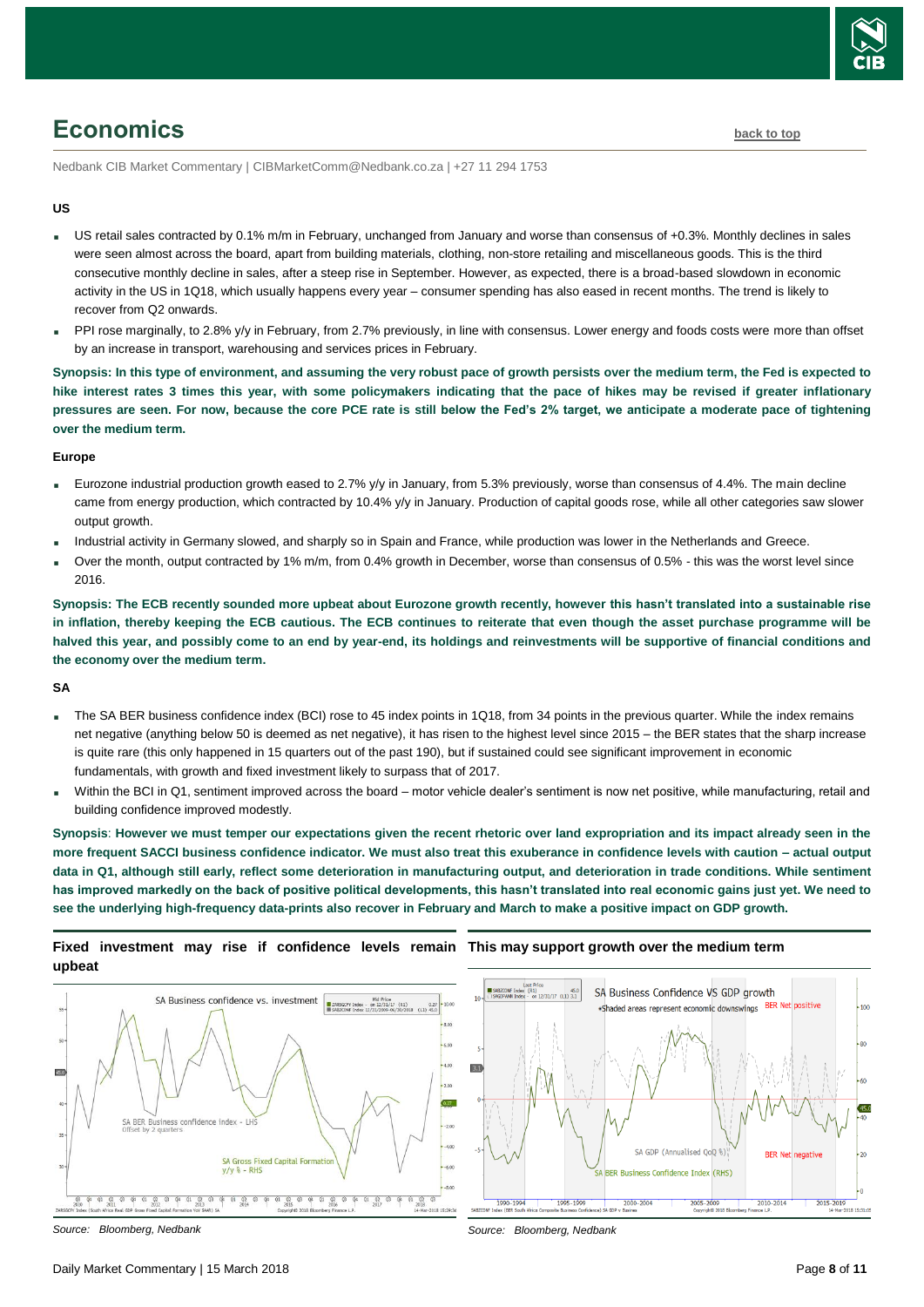

# <span id="page-8-0"></span>**Economic calendar [back to top](#page-0-0) back to top**

Nedbank CIB Market Commentary | CIBMarketComm@Nedbank.co.za | +27 11 294 1753

|          | <b>Country Event</b> |                                      | Period           | <b>Survey</b> | <b>Actual</b> | Prior            | <b>Revised</b> |
|----------|----------------------|--------------------------------------|------------------|---------------|---------------|------------------|----------------|
| 14-March |                      |                                      |                  |               |               |                  |                |
| 01:50 AM | <b>JN</b>            | Machine Orders YoY                   | <b>JAN</b>       | $-0.70%$      | 2.90%         | $-5.00%$         |                |
| 09:00 AM | <b>GE</b>            | CPI YoY                              | MAY F            | $1.40\%$      | 1.40%         | 1.40%            |                |
| 12:00 PM | $\mathsf{EC}$        | <b>Industrial Production WDA YoY</b> | <b>JAN</b>       | 4.40%         | 2.70%         | $5.20\%$         | 5.30%          |
| 12:00 PM | <b>SA</b>            | <b>BER Business Confidence</b>       | 1Q               |               | 45            | 34               |                |
| 01:00 PM | <b>US</b>            | <b>MBA Mortgage Applications</b>     | <b>FEB 23</b>    |               | 0.90%         | 0.30%            |                |
| 02:30 PM | <b>US</b>            | Retail Sales Advance MoM             | <b>FEB</b>       | $0.30\%$      | $-0.10%$      | $-0.30\%$        | $-0.10%$       |
| 02:30 PM | US                   | PPI Final Demand YoY                 | <b>FEB</b>       | $2.80\%$      | 2.80%         | 2.70%            |                |
| 15-March |                      |                                      |                  |               |               |                  |                |
| 11:30 AM | <b>SA</b>            | Mining Production YoY                | <b>JAN</b>       | 1.25%         |               | 0.10%            |                |
| 11:30 AM | SA                   | <b>Gold Production YoY</b>           | <b>JAN</b>       |               |               | $-12.40%$        |                |
| 11:30 AM | <b>SA</b>            | <b>Platinum Production YoY</b>       | <b>JAN</b>       |               |               | $-1.40%$         |                |
| 02:30 PM | US                   | Philadelphia Fed Business Outlook    | <b>MAR</b>       | 23.0          |               | 25.8             |                |
| 10:00 PM | <b>US</b>            | Net Long-term TIC Flow s             | <b>JAN</b>       |               |               | <b>USD 27.3b</b> |                |
| 10:00 PM | US                   | Total Net TIC Flow s                 | <b>JAN</b>       |               |               | - USD-119.3b     |                |
| 16-March |                      |                                      |                  |               |               |                  |                |
| 06:30 AM | JN                   | <b>Industrial Production YoY</b>     |                  |               |               | 2.70%            |                |
| 09:00 AM | <b>GE</b>            | Wholesale Price Index YoY            | <b>FEB</b>       |               |               | 2.00%            |                |
| 12:00 PM | EC                   | CPI Core YoY                         | FEB <sub>F</sub> | 1.00%         |               | 1.00%            |                |
| 12:00 PM | EC                   | CPI YoY                              | FEB F            | 1.20%         |               | 1.20%            |                |
| 02:30 PM | US                   | <b>Building Permits</b>              | <b>FEB</b>       | 1320k         |               | 1377k            |                |
| 02:30 PM | <b>US</b>            | <b>Building Permits MoM</b>          | <b>FEB</b>       | $-4.14%$      |               | 5.90%            |                |
| 02:30 PM | US.                  | <b>Housing Starts</b>                | <b>FEB</b>       | 1290k         |               | 1326k            |                |
| 02:30 PM | US                   | Housing Starts MoM                   | <b>FEB</b>       | $-2.71%$      |               | 9.70%            |                |
| 03:15 PM | US                   | Capacity Utilization                 | FEB              | 77.70%        |               | 77.54%           |                |
| 03:15 PM | US                   | <b>Industrial Production MoM</b>     | <b>FEB</b>       | 0.40%         |               | $-0.05%$         |                |
| 03:15 PM | US                   | Manufacturing (SIC) Production       | <b>FEB</b>       | 0.50%         |               | 0.00%            |                |
| 04:00 PM | <b>US</b>            | U. of Mich. Sentiment                | MARP <sup></sup> | 99.2          |               | 99.7             |                |
| 04:00 PM | US                   | JOLTS Job Openings                   | <b>JAN</b>       | 5900          |               | 5811             |                |
|          |                      |                                      |                  |               |               |                  |                |

**Source: Bloomberg 2018/03/15 07:12**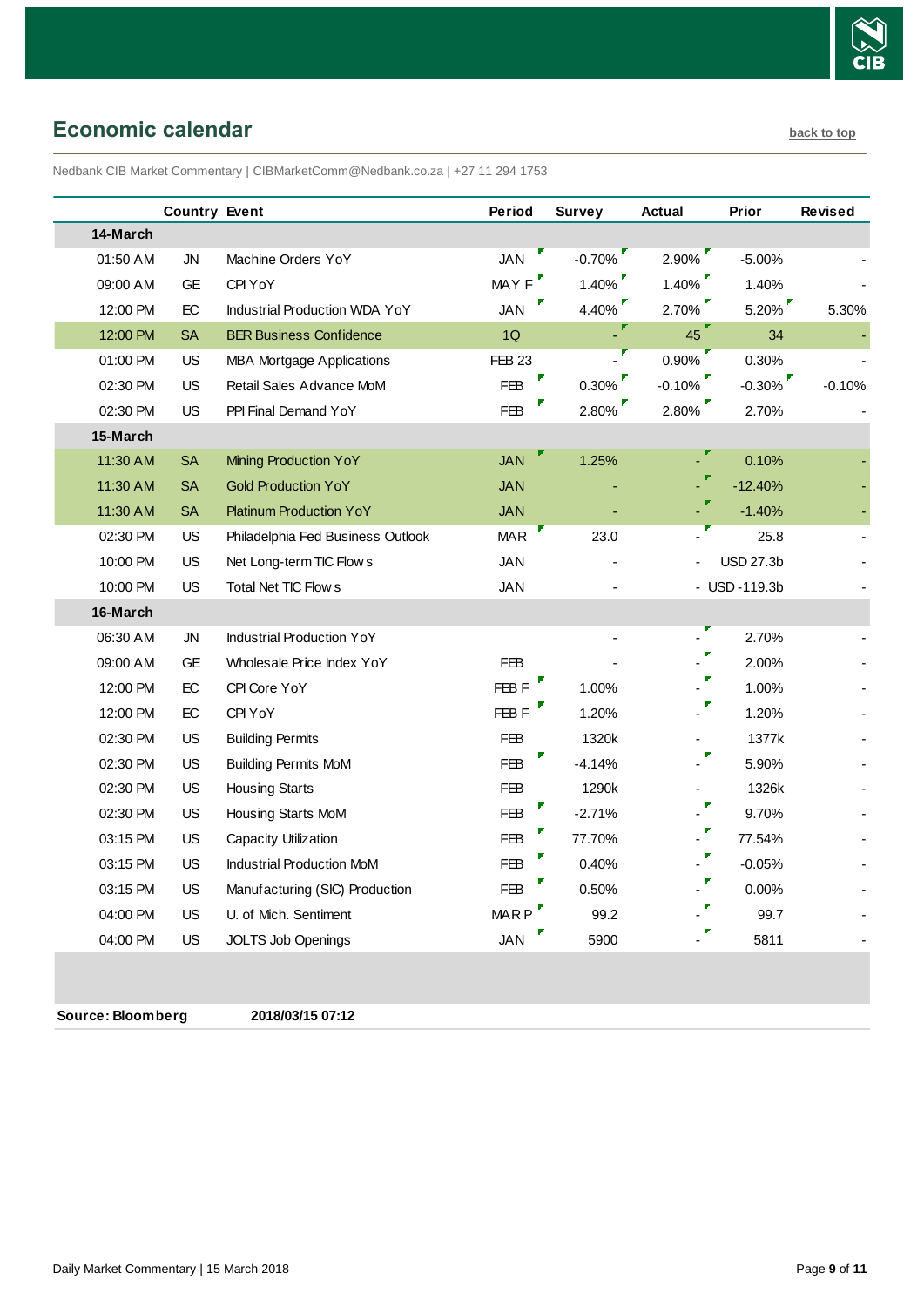

# <span id="page-9-0"></span>**Contacts**

**Treasury: Economic Analyst Reezwana Sumad** (011) 294 1753

**ALM Portfolio Management** (011) 535 4042

**Equities Sales and Distribution** (011) 535 4030/31

**Forex Institutional Sales Desk** (011) 535 4005

**Interest Rate Swaps & FRA's Trading** (011) 535 4004

**Money Market Institutional Sales Desk** (011) 535 4008

**Bond Trading** (011) 535 4021

**Forex Business Banking Sales Desk** (011) 535 4003

**Forex Retail Sales Desk** (011) 535 4020

**Money Market Business Banking Sales Desk** (011) 535 4006

**Non Soft & Soft Commodities Trading** (011) 535 4038

**Credit Derivatives**  (011) 535 4047

**Forex Corporate Sales Desk** JHB (011) 535 4002; DBN (031) 327 3000; CTN (021) 413 9300

**Inflation Trading** (011) 535 4026

**Money Market Corporate Sales Desk** JHB (011) 535 4007; DBN (031) 327 3000; CTN (021) 413 9300

**Preference shares desk** (011) 535 4072